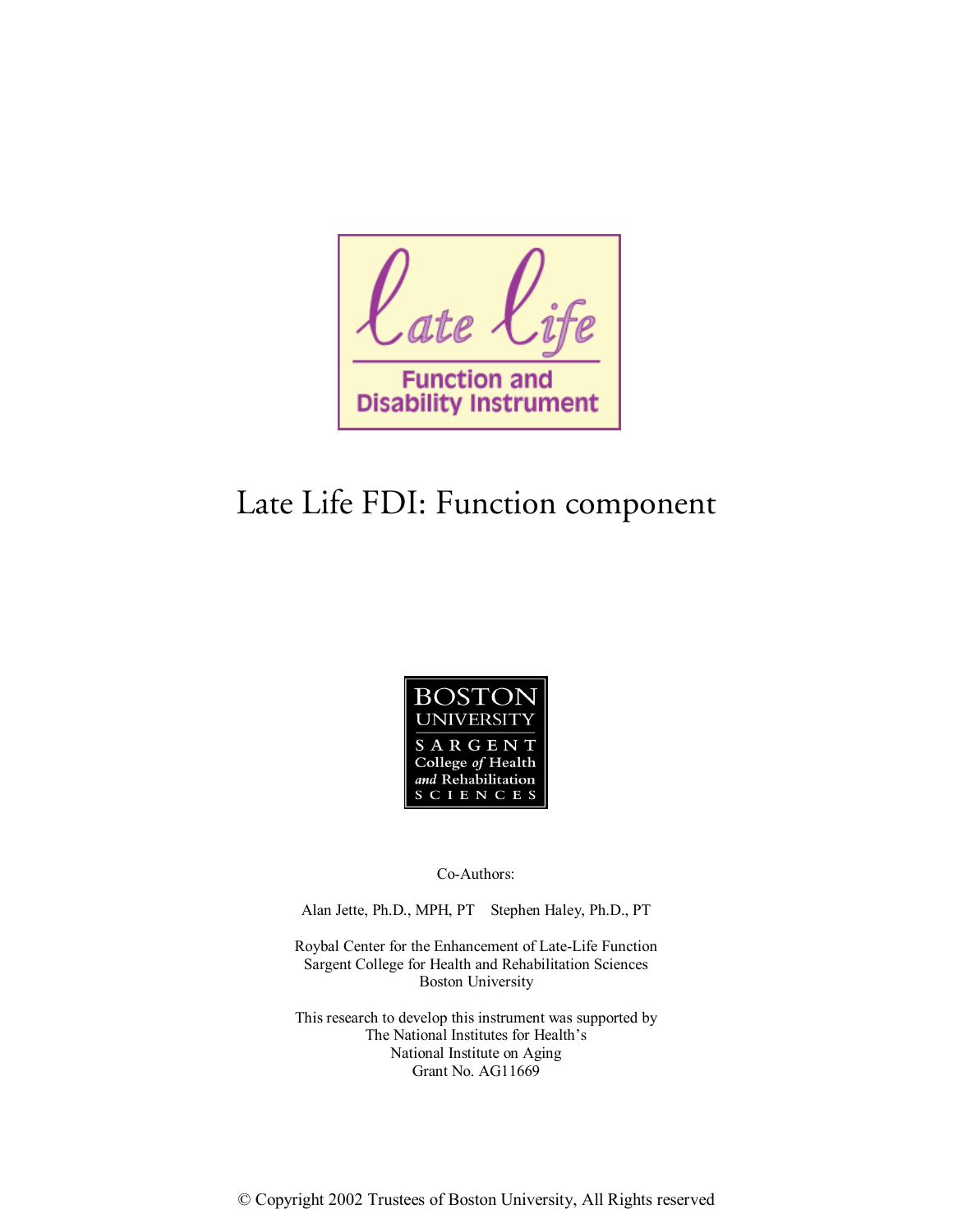## **Contents**

| Instructions to read to interviewee |                                                                   |  |
|-------------------------------------|-------------------------------------------------------------------|--|
|                                     | Questionnaire (core questions) manufacture entrarchief and p. 4-5 |  |
|                                     |                                                                   |  |
|                                     |                                                                   |  |
|                                     |                                                                   |  |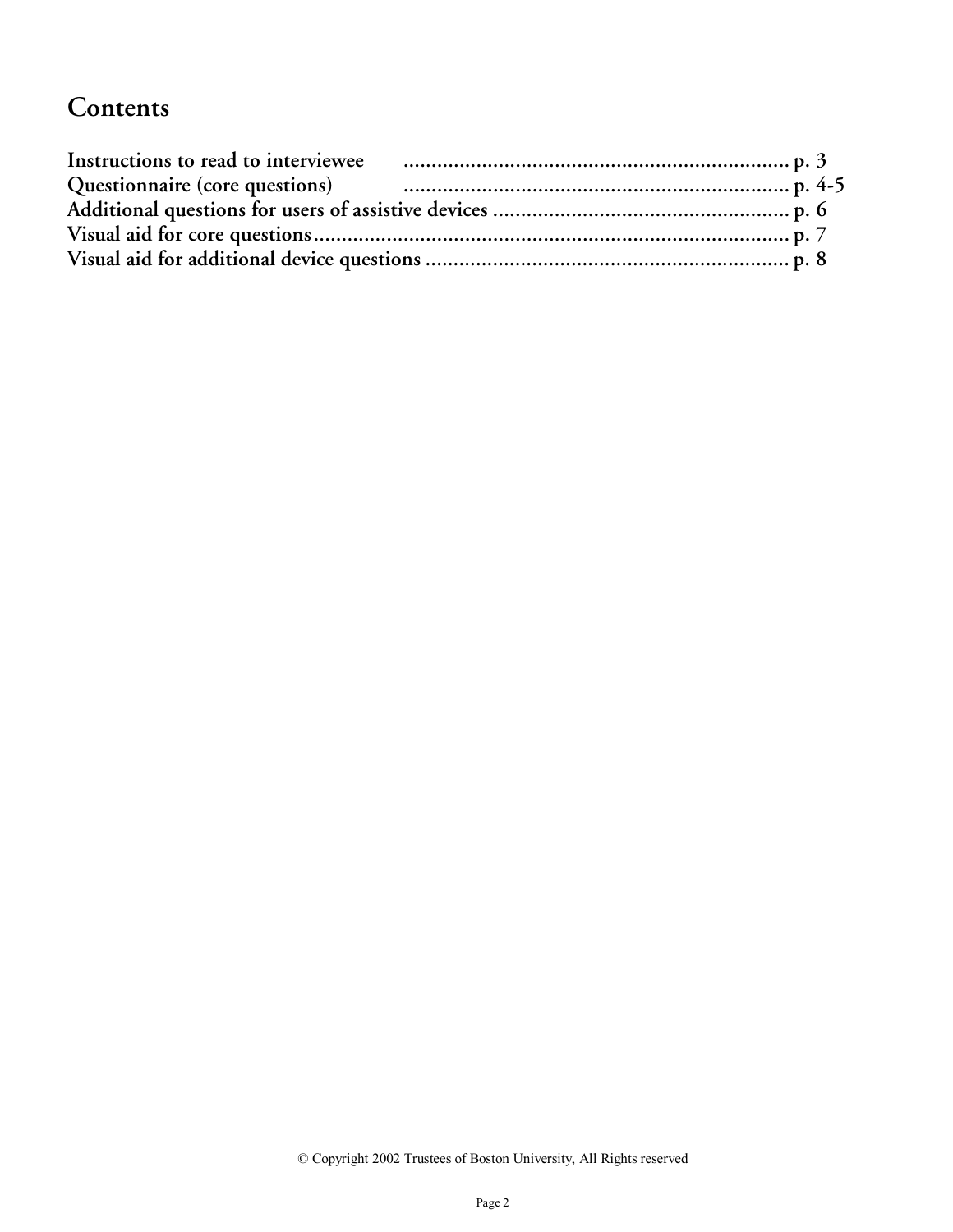## **INSTRUCTIONS FOR FUNCTION QUESTIONS:**

In this following section, I will ask you about your ability to do specific activities as part of your daily routines. I am interested in your *sense of your ability* to do it on a typical day. It is not important that you actually do the activity on a daily basis. In fact, I may mention some activities that you don't do at all. You can still answer these questions by assessing how difficult you think they would be for you to do on an average day.

Factors that influence the level of difficulty you have may include: pain, fatigue, fear, weakness, soreness, ailments, health conditions, or disabilities.

I want to know how difficult the activity would be for you to do without the help of someone else, and without the use of a cane, walker or any other assistive walking device (or wheelchair or scooter).

#### **Interviewer personal note:**

For the Function items, using fixed support is acceptable (e.g. holding onto furniture, walls), unless otherwise specified in the item.

[Show visual aid to interviewee]

Please choose from these answers: **None A little Some Quite a lot Cannot do** 

Let's begin…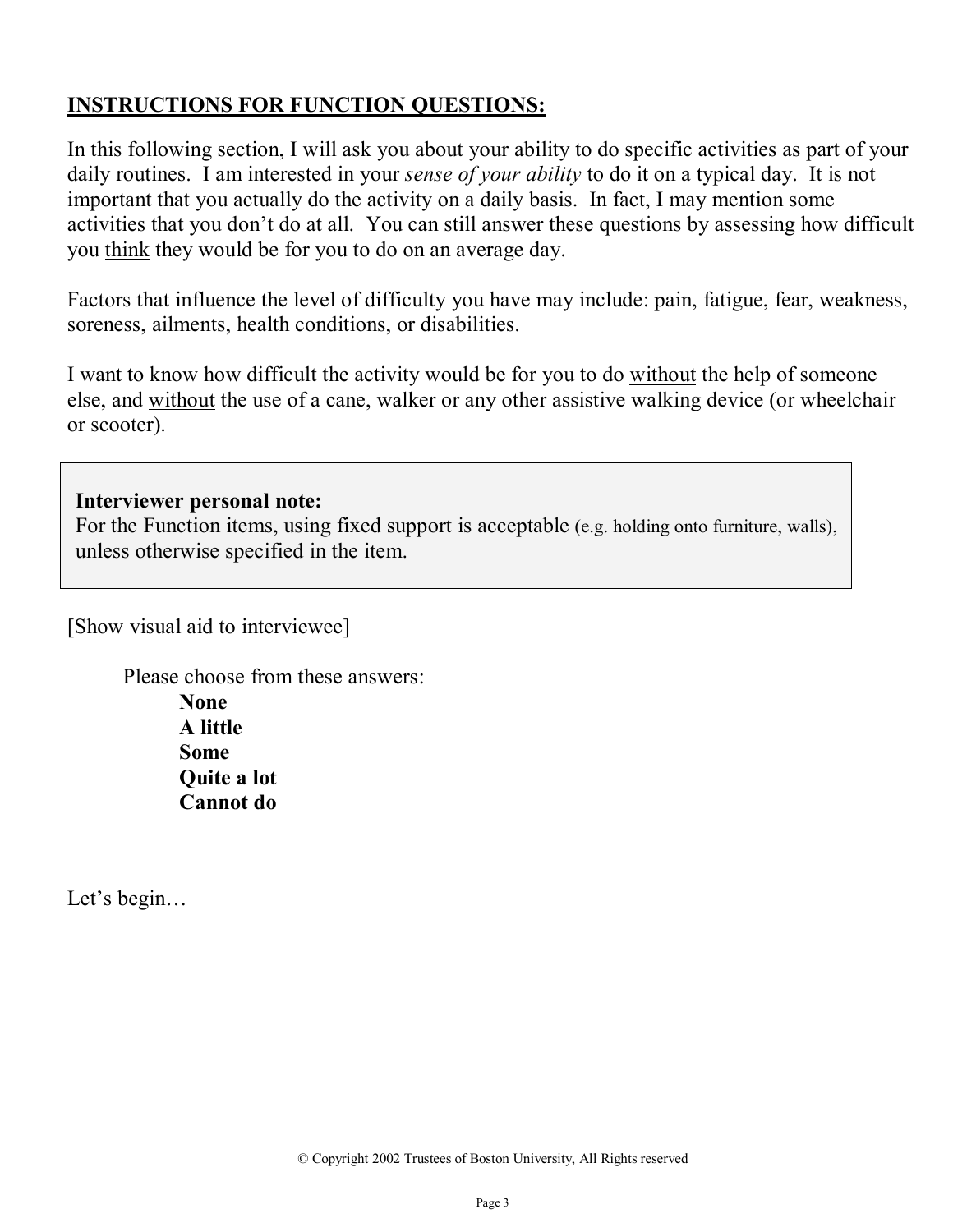## **Function Questions**

| How much difficulty do you have?<br>(Remember this is without the help of someone else and without the use of any<br>assistive walking device.) |   | A little       | Some | Quite a lot    | Cannot do    |
|-------------------------------------------------------------------------------------------------------------------------------------------------|---|----------------|------|----------------|--------------|
| F1. Unscrewing the lid off a previously unopened jar without using any devices                                                                  | 5 | $\overline{4}$ | 3    | 2              | $\mathbf{1}$ |
| F2. Going up & down a flight of stairs inside, using a handrail                                                                                 | 5 | $\overline{4}$ | 3    | 2              | 1            |
| F3. Putting on and taking off long pants (including managing fasteners)                                                                         | 5 | $\overline{4}$ | 3    | 2              | 1            |
| F4. Running 1/2 mile or more                                                                                                                    | 5 | 4              | 3    | 2              | 1            |
| F5. Using common utensils for preparing meals (e.g., can opener, potato peeler,<br>or sharp knife)                                              | 5 | $\overline{4}$ | 3    | 2              | $\mathbf{1}$ |
| F6. Holding a full glass of water in one hand                                                                                                   | 5 | 4              | 3    | 2              | -1           |
| F7. Walking a mile, taking rests as necessary                                                                                                   | 5 | $\overline{4}$ | 3    | 2              | $\mathbf{1}$ |
| F8. Going up & down a flight of stairs outside, without using a handrail                                                                        | 5 | 4              | 3    | 2              | $\mathbf{1}$ |
| F9. Running a short distance, such as to catch a bus                                                                                            | 5 | $\overline{4}$ | 3    | $\overline{c}$ | 1            |
| F10. Reaching overhead while standing, as if to pull a light cord                                                                               | 5 | $\overline{4}$ | 3    | 2              | 1            |
| F11. Sitting down in and standing up from a low, soft couch                                                                                     | 5 | $\overline{4}$ | 3    | $\overline{c}$ | 1            |
| F12. Putting on and taking off a coat or jacket                                                                                                 | 5 | 4              | 3    | 2              | 1            |
| F13. Reaching behind your back as if to put a belt through a belt loop                                                                          | 5 | $\overline{4}$ | 3    | $\overline{c}$ | $\mathbf{1}$ |
| F14. Stepping up and down from a curb                                                                                                           | 5 | $\overline{4}$ | 3    | 2              | 1            |
| F15. Opening a heavy, outside door                                                                                                              | 5 | 4              | 3    | $\overline{c}$ |              |
| F16. Rip open a package of snack food (e.g. cellophane wrapping on crackers)<br>using only your hands                                           | 5 | $\overline{4}$ | 3    | 2              | $\mathbf{1}$ |
| F17. Pouring from a large pitcher                                                                                                               | 5 | $\overline{4}$ | 3    | 2              | $\mathbf{1}$ |
| F18. Getting into and out of a car/taxi (sedan)                                                                                                 | 5 | 4              | 3    | $\overline{2}$ | 1            |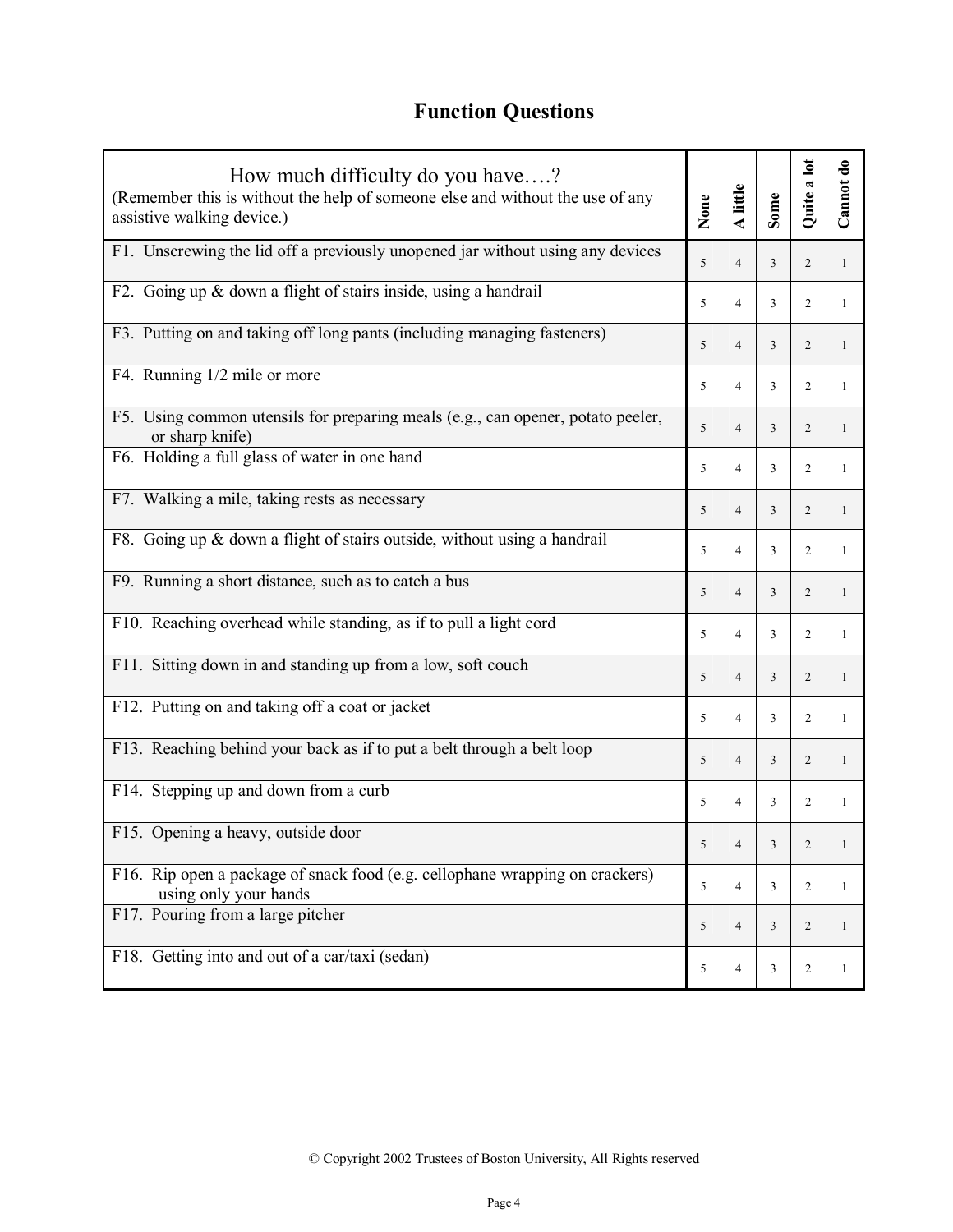## **Function Questions, continued**

| How much difficulty do you have?<br>(Remember this is without the help of someone else and without the use of any assistive<br>walking device.) |   | A little                 | Some           | Quite a lot    | Cannot do    |
|-------------------------------------------------------------------------------------------------------------------------------------------------|---|--------------------------|----------------|----------------|--------------|
| F19. Hiking a couple of miles on uneven surfaces, including hills                                                                               | 5 | $\overline{4}$           | 3              | $\overline{2}$ | $\mathbf{1}$ |
| F20. Going up and down 3 flights of stairs inside, using a handrail                                                                             | 5 | $\overline{4}$           | 3              | $\overline{c}$ | $\mathbf{1}$ |
| F21. Picking up a kitchen chair and moving it, in order to clean                                                                                | 5 | $\overline{4}$           | 3              | 2              | $\mathbf{1}$ |
| F22. Using a step stool to reach into a high cabinet                                                                                            | 5 | $\overline{4}$           | 3              | 2              | $\mathbf{1}$ |
| F23. Making a bed, including spreading and tucking in bed sheets                                                                                | 5 | $\overline{\mathcal{A}}$ | 3              | 2              | 1            |
| F24. Carrying something in both arms while climbing a flight of stairs (e.g.<br>laundry basket)                                                 | 5 | $\overline{4}$           | 3              | 2              | 1            |
| F25. Bending over from a standing position to pick up a piece of clothing from<br>the floor                                                     | 5 | $\overline{4}$           | 3              | 2              | 1            |
| F26. Walking around one floor of your home, taking into consideration<br>thresholds, doors, furniture, and a variety of floor coverings         | 5 | $\overline{4}$           | 3              | 2              | $\mathbf{1}$ |
| F27. Getting up from the floor (as if you were laying on the ground)                                                                            | 5 | $\overline{\mathcal{A}}$ | 3              | 2              | $\mathbf{1}$ |
| F28. Washing dishes, pots, and utensils by hand while standing at sink                                                                          | 5 | $\overline{4}$           | $\overline{3}$ | $\overline{2}$ | $\mathbf{1}$ |
| F29. Walking several blocks                                                                                                                     | 5 | $\overline{4}$           | 3              | $\overline{2}$ | 1            |
| F30. Taking a 1 mile, brisk walk without stopping to rest                                                                                       | 5 | $\overline{4}$           | 3              | $\overline{2}$ | $\mathbf{1}$ |
| F31. Stepping on and off a bus                                                                                                                  | 5 | $\overline{4}$           | 3              | 2              | $\mathbf{1}$ |
| F32. Walking on a slippery surface outdoors                                                                                                     | 5 | 4                        | 3              | $\overline{2}$ | 1            |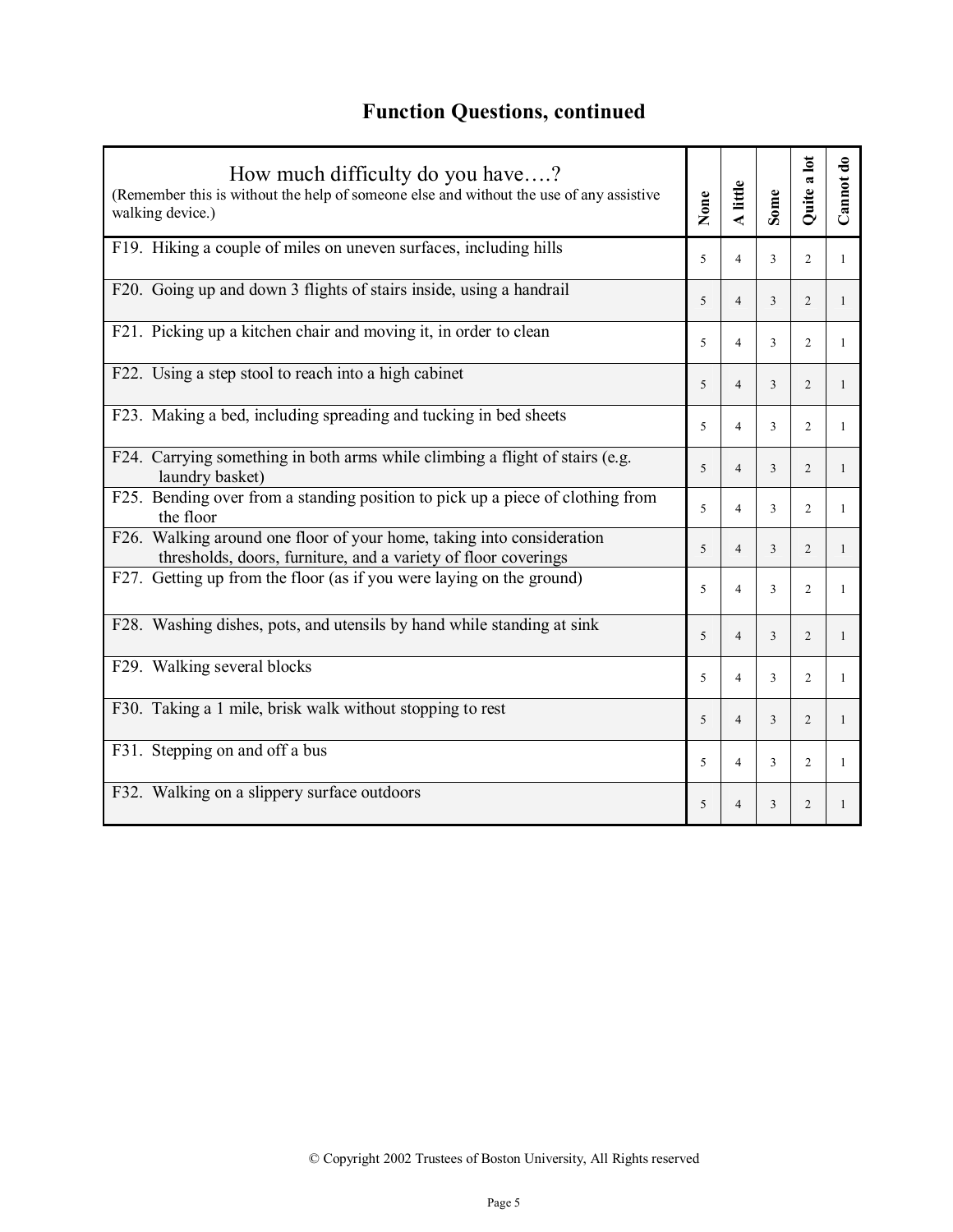## **Function Questions For those who use walking devices**

The following are questions only for people using canes, walkers, or other walking devices.

| When you use your cane, walker, or other walking device,<br>how much difficulty do you have?                                             |                | A little       | Some          | lot<br>$\mathbf{\tilde{z}}$<br>Quite | Ō<br>annot |
|------------------------------------------------------------------------------------------------------------------------------------------|----------------|----------------|---------------|--------------------------------------|------------|
| FD7. Walking a mile, taking rests as necessary                                                                                           | 5              | $\overline{4}$ | 3             | $\overline{2}$                       |            |
| FD8. Going up & down a flight of stairs outside, without using a handrail                                                                | 5              | $\overline{4}$ | 3             | $\overline{2}$                       |            |
| FD14. Stepping up and down from a curb                                                                                                   | 5              | $\overline{4}$ | 3             | $\overline{c}$                       |            |
| FD15. Opening a heavy, outside door                                                                                                      | 5              | $\overline{4}$ | 3             | $\overline{2}$                       |            |
| FD26. Walking around one floor of your home, taking into consideration<br>thresholds, doors, furniture, and a variety of floor coverings | $\overline{5}$ | $\overline{4}$ | $\mathcal{E}$ | $\mathfrak{D}$                       |            |
| FD29. Walking several blocks                                                                                                             | 5              | $\overline{4}$ | 3             | $\overline{2}$                       |            |
| FD30. Taking a 1 mile, brisk walk without stopping to rest                                                                               | 5              | $\overline{4}$ | $\mathcal{E}$ | $\mathfrak{D}$                       |            |
| FD32. Walking on a slippery surface, outdoors                                                                                            | 5              | 4              | 3             | $\overline{2}$                       |            |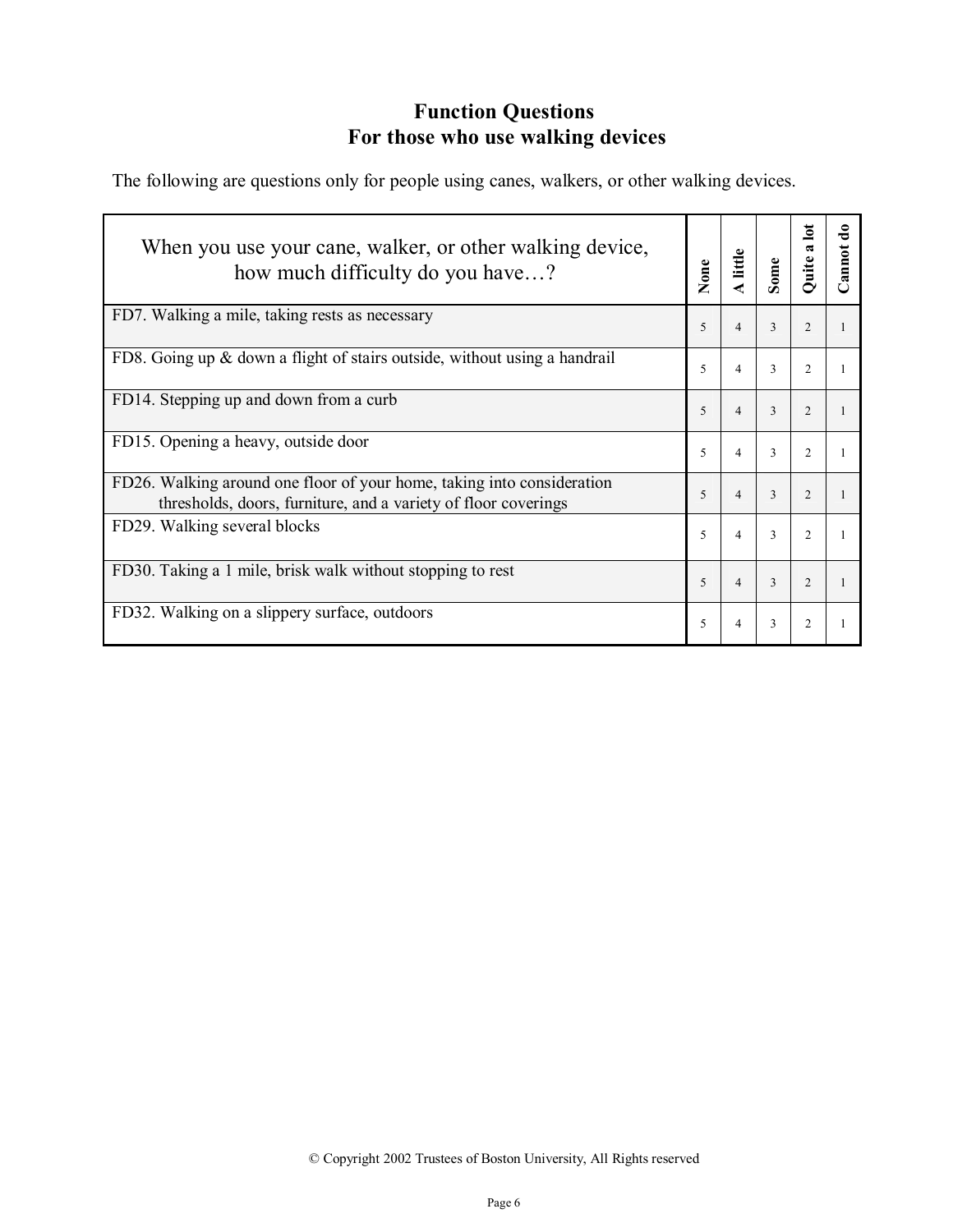Currently, how much difficulty do you have in doing the activity without the help of someone else, Currently, how much difficulty do you have in doing the activity without the help of someone else, and without the use of a cane, walker or any other assistive walking device? and without the use of a cane, walker or any other assistive walking device?



Soreness Ailments Disabilities

Ailments

Disabilities